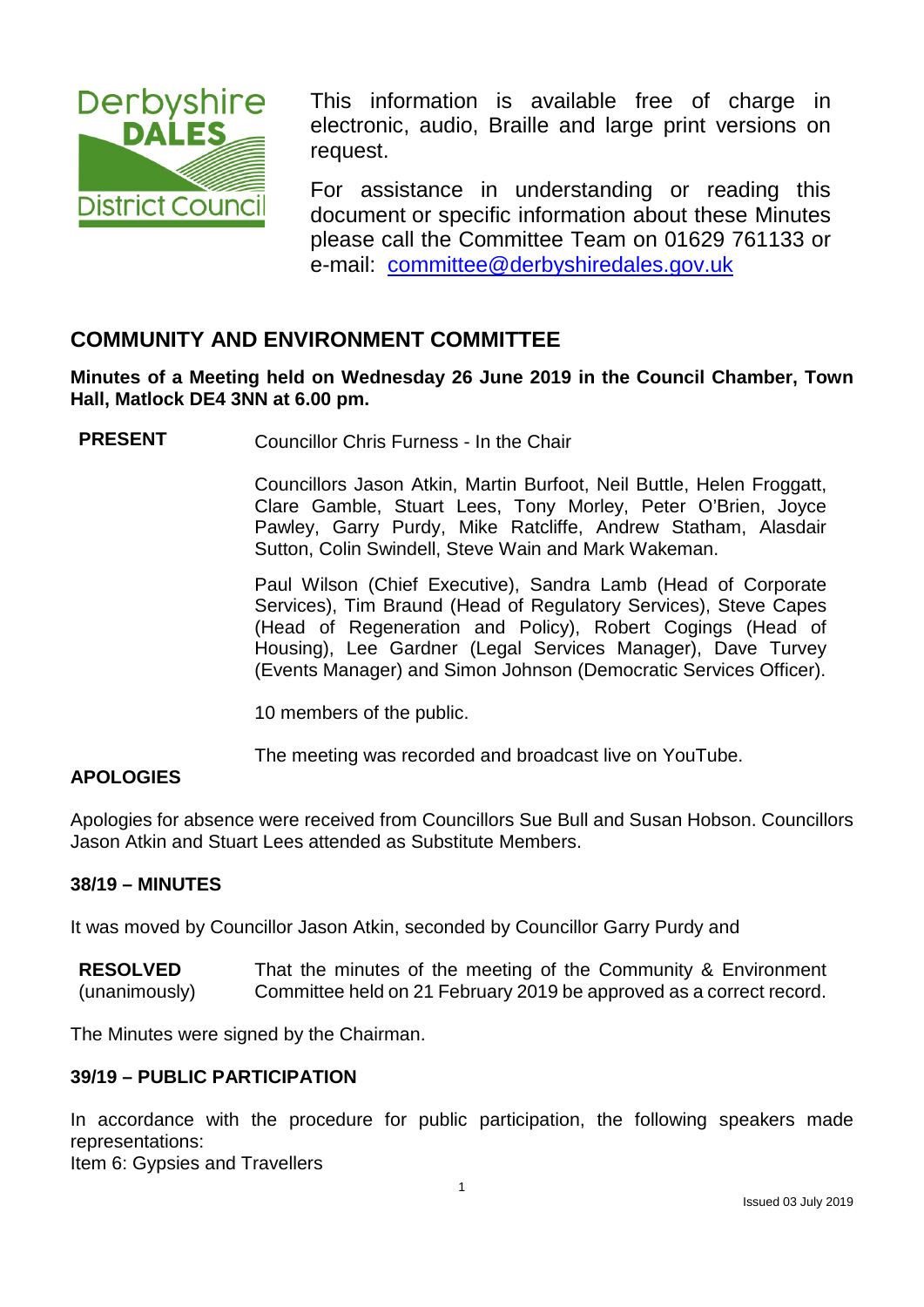- Councillor Judith Twigg (Derbyshire County Council)
- Dr Siobhan Spencer MBE (Derbyshire Gypsy Liaison Group)
- Mrs Mary Chaplin (Local Resident of Bakewell)

#### **40/19 – INTERESTS**

There were no disclosable pecuniary interests but for clarity Cllr Chris Furness, in reference to Item 10 - Affordable Housing Development Programme, wished it to be noted that he is a member of the Bradwell Community Land Trust.

## **41/19 – QUESTIONS PURSUANT TO RULE OF PROCEDURE NUMBER 15**

### **QUESTION (A)**

**Councillor Joyce Pawley asked the following question of Councillor Chris Furness, Chairman of the Committee:**

*"Figures, sent to me recently by Officers, of card transaction use for our car parking machines show 20 of the 25 District Council Car Parking card payment facilities are having difficulty accepting cards due to poor or intermittent signal quality in the region. Twenty machines only achieving a percentage use of between 3.4% and 14.4% and the remaining five machines alone performing satisfactorily.*

*If trials and assessments were made of signal strength prior to full installation why did they not show the poor quality of the signal strength?*

*Current screen interface with the public on the meters offers card service to the public where there is very little chance of them being able to pay in that way. Should we not remove that option from the screens when we know that it is not a reality?* 

*What chance is there for the signal strength improving to a sufficient degree in the future in order for us to be able to say that the overall service is sufficiently robust?"*

Cllr Furness's response was as follows:

In answering the question, it would be useful for members to understand a little of the background to the system of cashless payments.

When the Council resolved, in September 2013, to introduce the option to pay for parking by credit or debit card, a lengthy exercise was undertaken to implement that change. A significant part of that exercise was testing the signal strength of various networks, to determine which sites were capable of delivering that cashless option through the use of 3G, in the clear knowledge that coverage was notoriously poor in many rural parts of the country, including rural Derbyshire.

Following two independent studies, it was apparent that the 02 network provided the best overall coverage, although that was by no means comprehensive and as a consequence, 14 of the Council's 56 ticket machines have remained as 'cash only', whilst the other 42 have a mix of 02 and Mobius sim cards, the latter being a roving network which seeks out the strongest signal from several networks at any given time.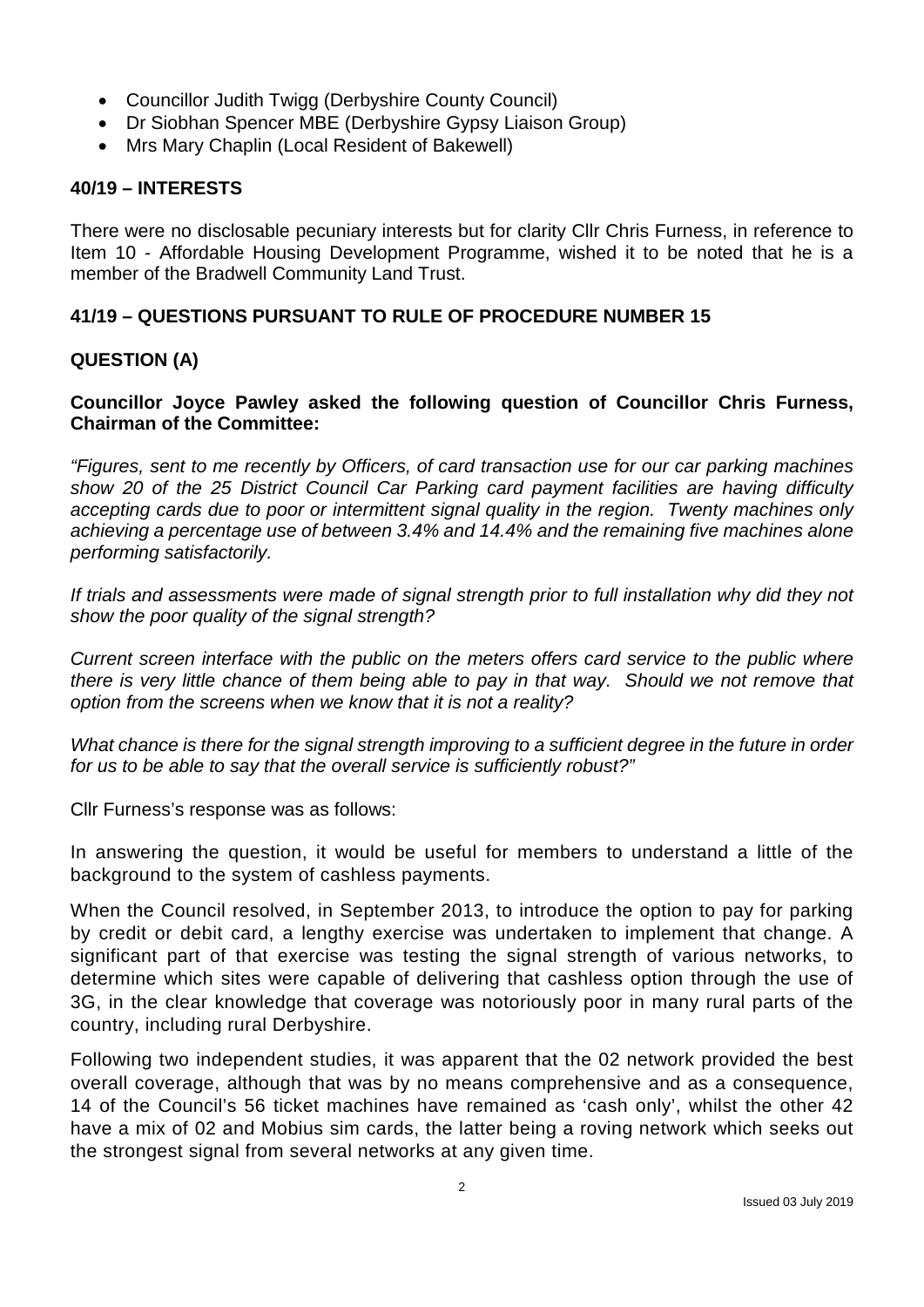Many of the 25 locations referred to by Councillor Pawley have more than one machine on site and signal strength can vary significantly, such that some machines are able to process card transactions more consistently than others, despite being less than 100 metres apart. It's also worth noting that certain atmospheric conditions will reduce signal strength at strong locations such that they will be rendered temporarily unable to transmit secure transactions over the ether. Rather surprisingly, so too will the excessive or 'peak' use of mobile phones in a given vicinity, where many are vying for a share of the same available network. These phenomena are commonplace throughout the country, not only in rural areas but also in urban settings. (Anecdotally, a university campus is one such example, with students causing peak demand by accessing networks at the end of lectures).

With the above in mind, it's important to state that all of the car park locations which now have card readers installed are carrying out successful transactions, albeit some poorer than others, which has resulted in over £300,000 of payments by credit/debit card being accepted in the past 12 months.

It's clear that more visitors are choosing the cashless payment option and, rather than remove facilities which are underperforming, officers are undertaking trials with the aim of increasing signal strength, wherever possible. One such trial, currently underway in Bakewell, has seen a marked increase in transactions from under 4% to 22%, through the introduction of an external receiver/transmitter, mounted at height on an adjacent lamp column. With that level of success, the intention is to continue to test similar upgrades at several other sites which currently suffer from similar poor signal strength.

Those trials and upgrades are set to continue over the next few months and the relative success, or otherwise, will be apparent to members in the proportion of successful transactions made in the months to follow.

## **Supplementary Question from Councillor Pawley**

Would the results of the testing be reported back to the Committee?

### **Response from Councillor Furness**

Yes

### **QUESTION (B)**

## **Councillor Mike Ratcliffe asked the following question of Councillor Chris Furness, Chairman of the Committee:**

*"Concerned residents tell me that a disappointing number of playgrounds under District Council responsibility are suffering from a lack of maintenance, repairs or equipment replacement.* 

*Could we please institute an audit of our recreational spaces as a precursor to a review and prioritisation of financial investment in them, thereby keeping our communities and particularly the young, healthy and active, a DDDC strategic priority?"*

Cllr Furness's written response was as follows: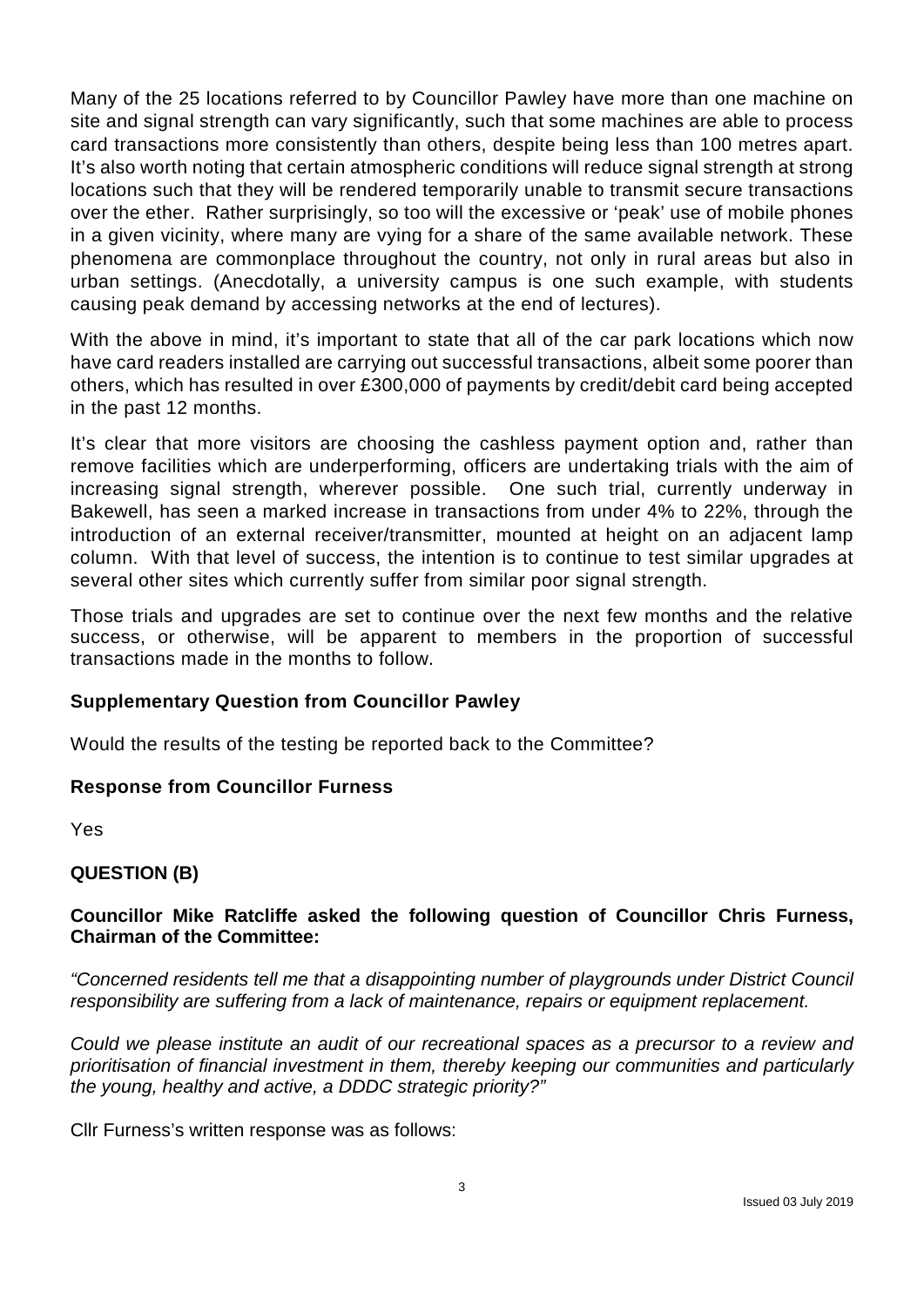All sites have safety monitoring undertaken some sites are weekly and the high volume sites such as Hall Leys Park are done on a daily basis as per the regulations. These are all recorded onto the PSS software on hand held devices and checked by the relevant supervisor. Any maintenance required will be picked up during these inspections. On an annual basis all our sites also have detailed checks undertaken by an external body, instituted by our insurers, that in itself acts as an audit of our play areas.

The last review of play areas was undertaken in 2014. There are no immediate plans for a further review.

## **Supplementary Question from Councillor Ratcliffe**

The proportion of Council spend in high profile areas seems to be diverting resources away from smaller rural areas. What right do the public have to ask for a more equitable distribution of resources?

### **Response from Councillor Furness**

Councillor Furness agreed to provide a written response.

### **42/19 – GYPSIES AND TRAVELLERS**

The Committee received an update report in respect of a Gypsy and Traveller family who have presented themselves as homeless, which required determination for an appropriate course of action in order to discharge the Council's statutory duties under the Homelessness Reduction Act 2017. The report also provided further information to Members in relation to the scale of unauthorised encampments experienced across the District and the nature of the responses to those encampments.

Following the resolution of the Community and Environment Committee on 15 November 2018, the Traveller family submitted a homelessness application which was accepted by the Council. The basic circumstances in relation to this application were that although the family had caravans in which to live, they had no land on which they could legally site these caravans. The acceptance of this application has placed a duty of the Council to provide a series of temporary tolerated sites for the family whilst the search for a permanent site has continued.

The Committee was informed that the District Council receives no prior notice of unauthorised encampments in the majority of cases and is left to react to any such encampment through the use of legal powers to recover possession. The powers most often used by the Council are Part 55 of the Civil Procedure Rules The Police also have discretionary powers to take action under sections 61 and 62 of the Criminal Justice and Public Order Act 1994. Recent action taken under Part 55 has indicated that it is becoming more difficult to use these powers effectively and it is intended that the available, alternative powers be thoroughly reviewed by officers.

One method of protecting vulnerable locations from unauthorised encampments would be through target hardening, or physical protection. Officers have been investigating options for car park entry systems, based on barrier controls, which may be either staffed or unstaffed (automated).

It was moved by Councillor Garry Purdy, seconded by Councillor Jason Atkin and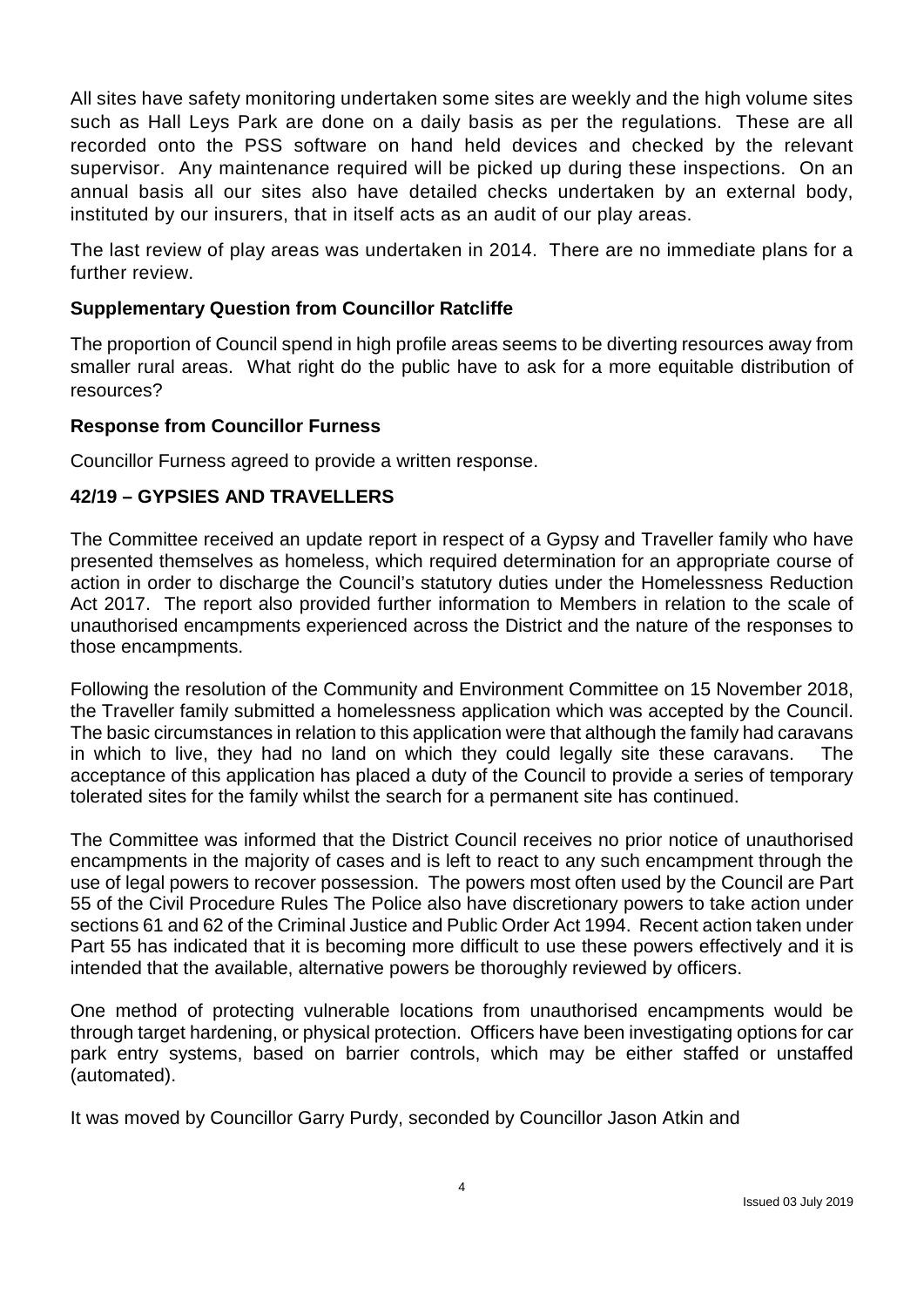| <b>RESOLVED</b>    |    | 1. That the Council's duties and responsibilities to Gypsies and<br>Travellers under the Homelessness Reduction Act 2017 are<br>acknowledged.                                                                              |
|--------------------|----|----------------------------------------------------------------------------------------------------------------------------------------------------------------------------------------------------------------------------|
|                    |    | 2. That it is agreed that the Travellers currently sited on an<br>unauthorised encampment at the Agricultural Business Centre be<br>directed to return to the temporarily tolerated site at Old Station<br>Close, Rowsley. |
|                    | 3. | That the on-going search for a suitable permanent site is noted<br>and that the approach outlined at paragraph 4.3 and 4.4 of the<br>report is endorsed                                                                    |
|                    | 4. | That the information provided in respect of car park entry systems<br>is noted.                                                                                                                                            |
| <b>Voting:</b>     |    |                                                                                                                                                                                                                            |
| For                | 16 |                                                                                                                                                                                                                            |
| <b>Against</b>     | 0  |                                                                                                                                                                                                                            |
| <b>Abstentions</b> | 1  |                                                                                                                                                                                                                            |

## **43/19 – DERBYSHIRE DALES ECONOMIC PLAN UPDATE**

The Derbyshire Dales Economic Plan was adopted by the District Council in September 2014 which was a result of a workshop held with District Councillors in June 2014. A progress report was last considered by the Community and Environment Committee on 12 July 2018, with subsequent updates reporting the results of the 2018 Business Survey and seeking authority for proposed site feasibility work on 15 November 2018. The Plan aims to enhance economic growth and job creation, with a particular focus on the creation of higher value jobs (to replace lowerskilled, lower-paid roles). This reflects the fact that jobs in the Derbyshire Dales suffer from low pay – only 37 out of 326 districts in England have lower average workplace pay levels than the Derbyshire Dales.

The Committee considered a report on the further progress on the Derbyshire Dales Economic Plan 2014-2019 and noted the Performance and spend of the Launchpad business start-up programme against the contract. The report also sought approval for a revised expenditure programme and financing from the Economic Development Reserve which will be presented as a new Economic Plan for consideration at Council on 21 November 2019.

The activity undertaken under the Plan has focused on the following priority themes. Progress on theme 1 (employment sites) remains challenging but good progress is reported to have made on the other four themes.

- Employment sites
- Business engagement
- Derbyshire Dales Business Advice
- Visitor Economy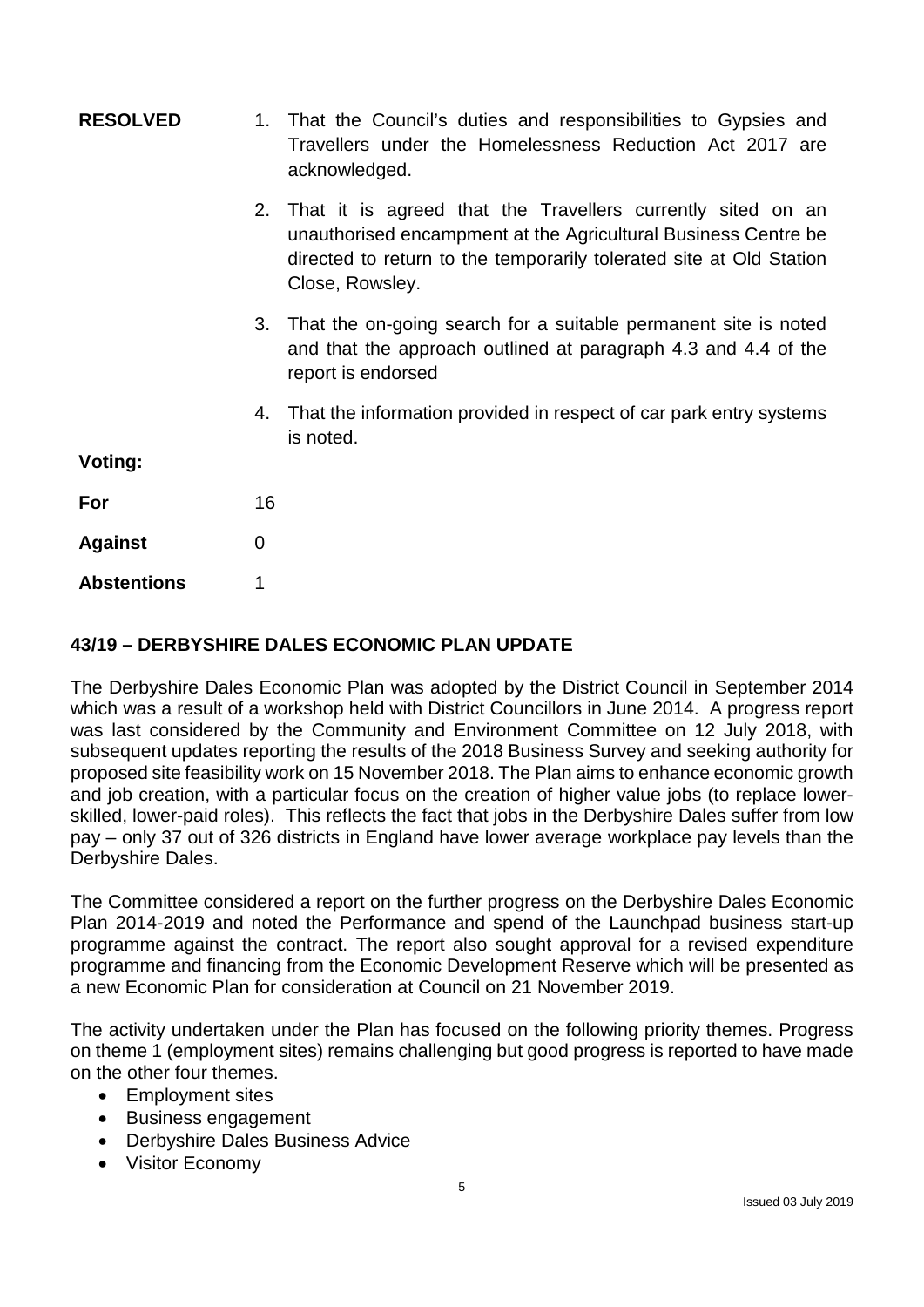• Enterprise Peak District partnership projects

A plan for expenditure of the Economic Development Reserve was agreed by Council on 27 September 2018. The Reserve had £163,944 remaining at 31 March 2019. However, of this, £95,940 is committed and a further £68,004 is proposed against identified Economic Plan activities. These include £43,504 to support site delivery work, focusing on key employment sites in the central area of the district and further work necessary to support delivery of the Bakewell Road town centre site, Matlock.

It was moved by Councillor Helen Froggatt, seconded by Councillor Garry Purdy and

#### **RESOLVED** (Unanimously) 1. Progress to date in delivering the Derbyshire Dales Economic Plan 2014-2019 is approved

- 2. Performance and spend of the Launchpad business start-up programme against contract is noted
- 3. Council be recommended to approve the revised expenditure programme as set out in section 5 of the report, and its financing from the Economic Development Reserve
- 4. A new Economic Plan is prepared for consideration at Council on 21 November 2019.

## **44/19 – MARKETING PEAK DISTRICT AND DERBYSHIRE: PARTNERSHIP AGREEMENT 2019-2022**

The Committee considered a report that sought approval for a Partnership Agreement between the District Council and Marketing Peak District and Derbyshire (the official Tourist Board for this area).

An in-depth review of the tourism service was conducted during 2014 and the outcomes were determined by the then Environment Committee on 17 July 2014. The review out of necessity took into account the tightening budget position of the District Council, and whilst making savings it resolved not to cease the tourism service altogether. Instead, the service has focused on the economic value to be gained by improving the quality of tourism in the district.

The tourism resource at the District Council now principally comprises:

- 0.5 FTE tourism officer capacity
- £5,100 p.a. net budget for tourism publications
- £2,750 p.a. IT support for Visitor Information Points in the district
- £17,000 p.a. contribution passed directly to MPDD

The draft Partnership Agreement between the District Council and Marketing Peak District and Derbyshire in Appendix 1 of the report set out:

- shared aims and objectives
- obligations of both parties
- outputs and outcomes that MPDD agrees to achieve in return for the £17,000 p.a. contribution made by the District Council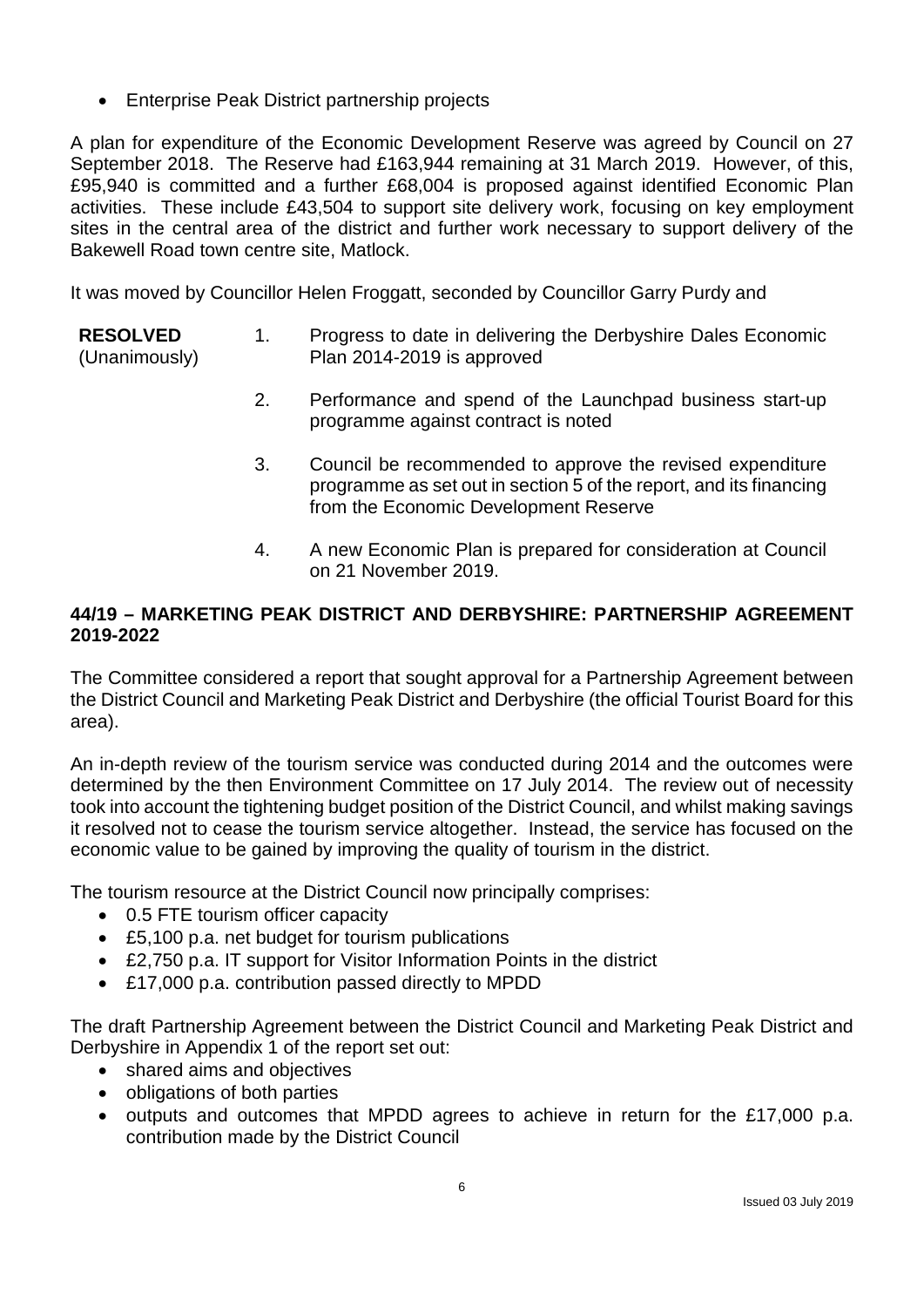The Agreement confirms that Derbyshire Dales District Council will provide MPDD with £17,000 in 2019/20. Subject to available resources and achievement of the Outputs specified in the Agreement, it would be the intention of the District Council to continue to contribute funding at this level in 2020/21 and 2021/22. Performance against the Agreement will be reviewed annually. Should resources not be available at that level, or should the outputs/outcomes not be achieved in full, then the Agreement states that the funding contribution from the District Council may be reduced.

It was moved by Councillor Tony Morley, seconded by Councillor Garry Purdy and

- **RESOLVED** (Unanimously) 1. That the Partnership Agreement between Marketing Peak District and Derbyshire and Derbyshire Dales District Council 2019-2022 is approved.
	- 2. That the Head of Regeneration and Policy is authorised to negotiate and enter into the agreement.

## **45/19 – DARLEY DALE NEIGHBOURHOOD PLAN**

The Committee considered a report setting out the responses received during the statutory publicity period on the Darley Dale Neighbourhood Plan. The report also informed the Committee of Officer comments made in respect of the contents of the plan and outlined the next steps to be taken with regards to examination of the Darley Dale Neighbourhood Plan.

The Parish of Darley Dale was designated as a Neighbourhood Area in accordance with Section 61G of the Town and Country Planning Act (as amended by the Localism Act 2011) on the 18<sup>th</sup> August 2014. The designation of a Neighbourhood Area is one of the statutory requirements to enable a Neighbourhood Plan to be adopted and formally become a part of the Development Plan, and be used in the determination of planning applications by the District Council.

In accordance with Regulation 15 of the Neighbourhood Planning (General) Regulations (2012), Darley Dale Town Council submitted the draft Darley Dale Neighbourhood Plan to the District Council on 30th November 2018. Following submission of the Plan, the District Council assessed whether the Plan met the requirements of the Neighbourhood Planning (General) Regulations (2012).

Public consultation on the draft Darley Dale Neighbourhood Plan consultation was undertaken for a period of six weeks, commencing on 26<sup>th</sup> February and finishing on 9<sup>th</sup> April 2019. As part of the consultation on the draft Plan, the District Council sent a letter to all residents and businesses within the Parish of Darley Dale, statutory stakeholders and local groups, advising them where the documents could be viewed and how representations could be made upon the Plan. Further to this a press release alerted the local media.

It was moved by Councillor Jason Atkin, seconded by Councillor Andrew Statham and

**RESOLVED** (Unanimously) 1. That the representations received during the statutory publicity period for the Darley Dale Neighbourhood Plan, as set out in Section 2 of this report be noted, and forwarded to the examiner appointed to undertake the Examination of the Darley Dale Neighbourhood Plan.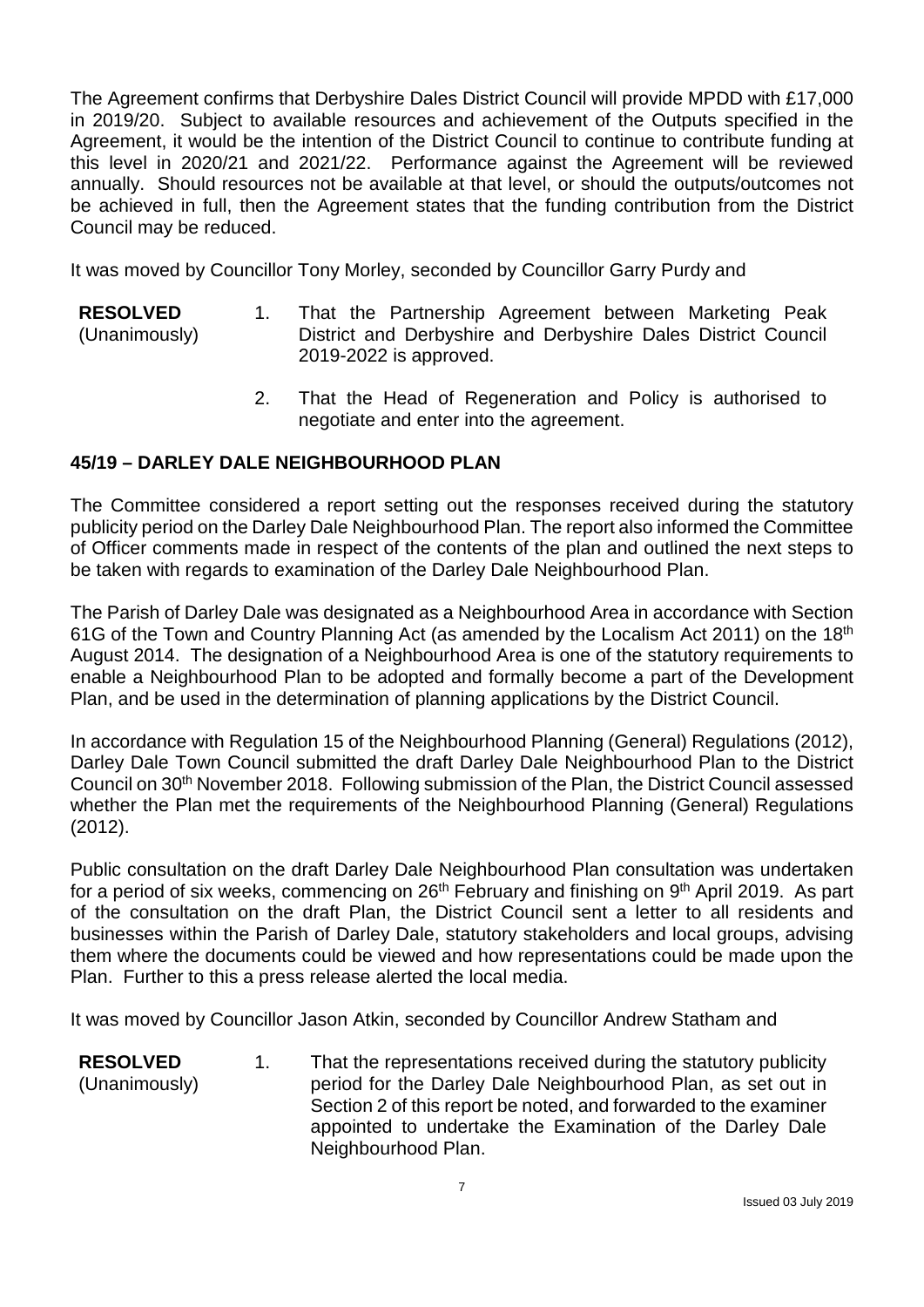- 2. That the comments made in respect of the policies and proposals contained within the Darley Dale Neighbourhood Plan set out in Section 3 are noted and that they be forwarded to the examiner appointed to undertake the Examination of the Darley Dale Neighbourhood Plan.
- 3. That a further report be presented to the Community and Environment Committee that sets out the Examiner's Report findings and any recommended modifications to the Darley Dale Neighbourhood Plan.

## **46/19 – AFFORDABLE HOUSING DEVELOPMENT PROGRAMME**

The Committee noted a report on the progress towards increasing affordable housing within the Derbyshire Dales district.

As previously reported to the Committee, over the last few years, there has been a rapid acceleration of private developer led sites in the Derbyshire Dales where the Council has successfully negotiated the provision of on-site affordable homes. Some of these sites also provide an off-site financial contribution in the form of payments to the Council which are then used to support our wider housing enabling activity.

The Derbyshire Dales has a strong relationship with several housing association partners, Platform Housing Group (formerly Waterloo Housing Group), Nottingham Community Housing Association (NCHA), Peak District Rural Housing Association (PDRHA) and with private developers to ensure on site homes can be bought by the 3 associations.

The District Council's funding has given NCHA, PDRHA and Platform the confidence to invest more of their resources here rather than elsewhere. The District Council also works with other housing associations, Community Land Trusts and Alms-houses. Derbyshire Dales District Council's funding has enabled housing associations to purchase a greater number of s106 units than their programme allows and has given housing associations the confidence to invest in Derbyshire Dales rather than other areas.

The completion target for 2018/19 of 105 affordable homes has been exceeded with 113 affordable homes completed. The completion target for 2019/20 is 50 affordable homes but current projections are that 56 affordable homes will completed this financial year.

It was moved by Councillor Mike Ratcliffe, seconded by Councillor Helen Froggatt and

| <b>RESOLVED</b> | That the Council note the progress toward increasing affordable |
|-----------------|-----------------------------------------------------------------|
| (Unanimously)   | housing in the District.                                        |

### **47/19 – MOTION TO CONTINUE**

During the discussion of Item 10 - Affordable Housing Development Programme

It was moved by Councillor Jason Atkin, seconded by Councillor Garry Purdy and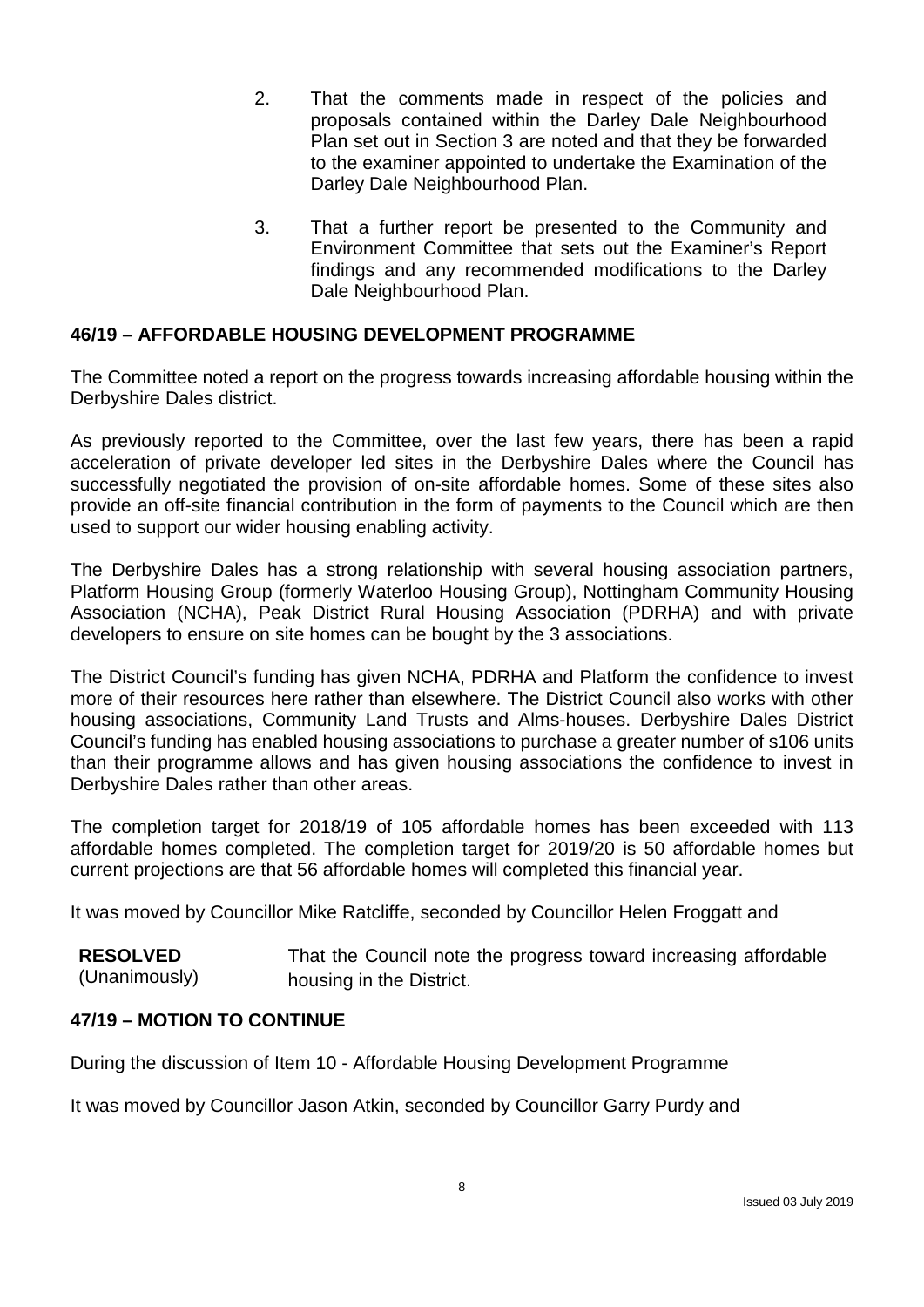#### **RESOLVED** (unanimously)

That, in accordance with Rule of Procedure 13, the meeting continue beyond 2½ hours to enable the business on the agenda to be concluded.

## **48/19 – REVIEW OF STRATEGY FOR EVENTS IN DERBYSHIRE DALES 2019-2022**

Councillor Jason Atkin left the meeting at 8:39pm during discussion of this item.

The Committee considered a report on a revised strategy for events on District Council land and the provisions for charging for them, and its implementation from 1st August 2019. The report sought approval for the Head of Community & Environmental Services to be delegated authority to approve applications for events on Council owned land, in accordance with the Events Strategy and approved schedule of fees and for the Chief Executive to be delegated authority to act in the absence of the primary contact or in the event of a conflict of interest.

In 2016 the District Council set up an Events Hub consisting of appropriate departments including the Events Team, Licencing, Environmental Health, Communication, Car Parks, Parks, Tourism and Clean & Green to create an Events Strategy.

Consultation on the reviewed strategy has taken place with the Events Hub including representatives from all relevant departments of the District Council. The consultation was also circulated to Parish and Town Councils who hold regular events within their area and included Matlock Town Council, Matlock Bath Parish Council, Ashbourne Town Council and Bakewell Town Council.

The key aims and objectives of the proposed Events Strategy, are to:

- Attract exciting and vibrant events to Derbyshire Dales and ensure they follow the vision of the Council.
- Ensure organisers of events of all sizes are supported by the District Council throughout the event planning process.
- Ensure that the Council treats each event consistently in its approach and consultation.
- Ensure the Council's involvement is acknowledged.
- Encourage community engagement.
- Promote economic growth through tourism within the District.
- Manage the associated risks for both the Council and event organiser.
- Ensure that the Council's costs are covered

During 2018/19 the District Council's events team processed 78 different event applications. 59 of those events were supported and 18 did not take place due to insufficient notice, rejection during consultation, land availability, failure to meet insurance requirements and Event Organisers withdrawing the application. There were other requests to use Council land which took place using a Letter of Consent.

It was moved by Councillor Garry Purdy, seconded by Councillor Joyce Pawley and

- **RESOLVED** (Unanimously)
- 1. That the revised Strategy is approved and implemented from 1st August 2019.
- 2. That the charging provisions recommended in the Strategy are approved and implemented from 1st August 2019.